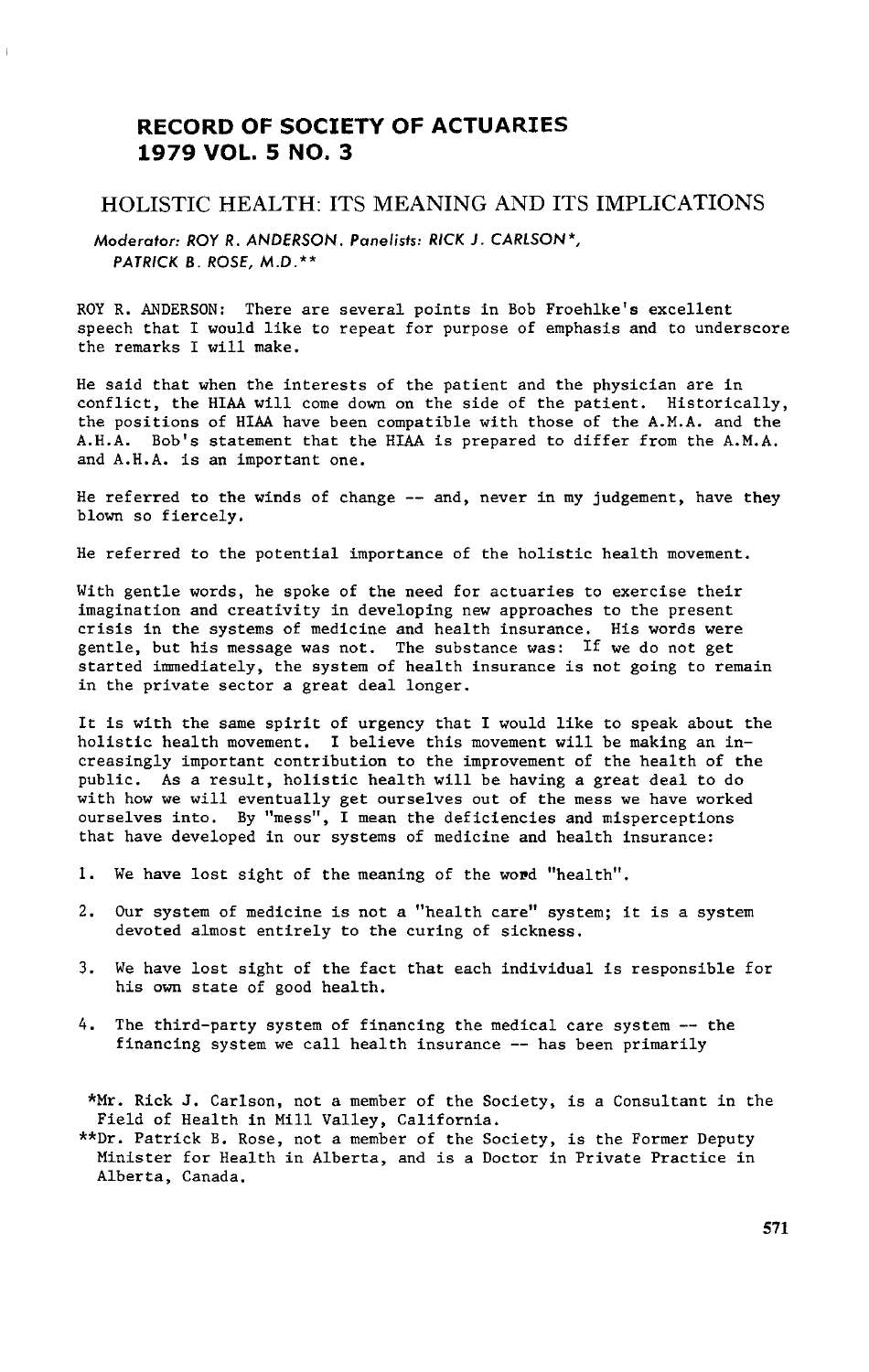responsible f**o**r our system of medicine **b**ecoming a highly technical, hospital-oriented and increasingly expensive system of sickness.

5. This method of financing (both governmental and private) is systemically and fatally flawed, because it gives the physician full control in the diagnosis and treatment of his patient. Neither the physician nor the patient is concerned about the cost of treatment when it is being rendered; in fact, it is in the immediate interest of both that such treatment be the best possible -- often the most expensive.

The foregoing statements lead to two inescapable conclusions. First, under the present system of financing, there is no effective way to control medical costs. Second, a further expansion of the present systems of health insurance -- either the private system or the government system -- would make worse the present crisis in medical care costs.

We must recognize that our present system of medical care financing must undergo fundamental change. This change, in turn, must be based on a fundamental change in the perception of the relationship between patients and their physicians. Again, in turn, this changed perception must begin with a true understanding of the meaning of health -- of how we attain and maintain health -- and of who is responsible for health.

This is why I have looked upon the holistic health movement with such great hope. It does involve a new perception of health. It does involve many new and different techniques for the identification and treatment of sickness. And perhaps most important, an integral part of holistic health is the concept that each individual is responsible for his own state of health. As this movement grows, I believe it can relieve tremendously the pressures on the present system. This is the great hope.

But holistic health is no panacea. The Lord only knows how we will be able to pull ourselves from the present quagmire onto the sound ground of a healthy concept of health.

But it is time that we began to think in new perspectives. I hope that our discussion today will be such a beginning.

I will explain what I mean when I say we have lost sight of the meaning of health. For decades we have misled ourselves with the improper use of the word "health". We refer to the system of medicine as a "health care" system. But this system has very little to do with "health". It is a system almost entirely devoted to sickness. Until very recently, the only considerati given to the state of health was that of advocating more frequent and more thorough medical exams -- or the avoidance of smoking or drinking. At best, such programs help us to achieve a rather passive state of non-slckness.

So how should "health" be defined? For myself, I am attracted to the one given me by my own physician. He is Dr. Russell Jaffe of the staff of the National Institutes for Health in Bethesda. Dr. Jaffe has a deep knowledge of both Western medicine and the practices and philosophies of the East. Here is his definition:

> "Health is the state of an individual being in harmony with his external environment and in harmony with his internal environment -- and being active in both."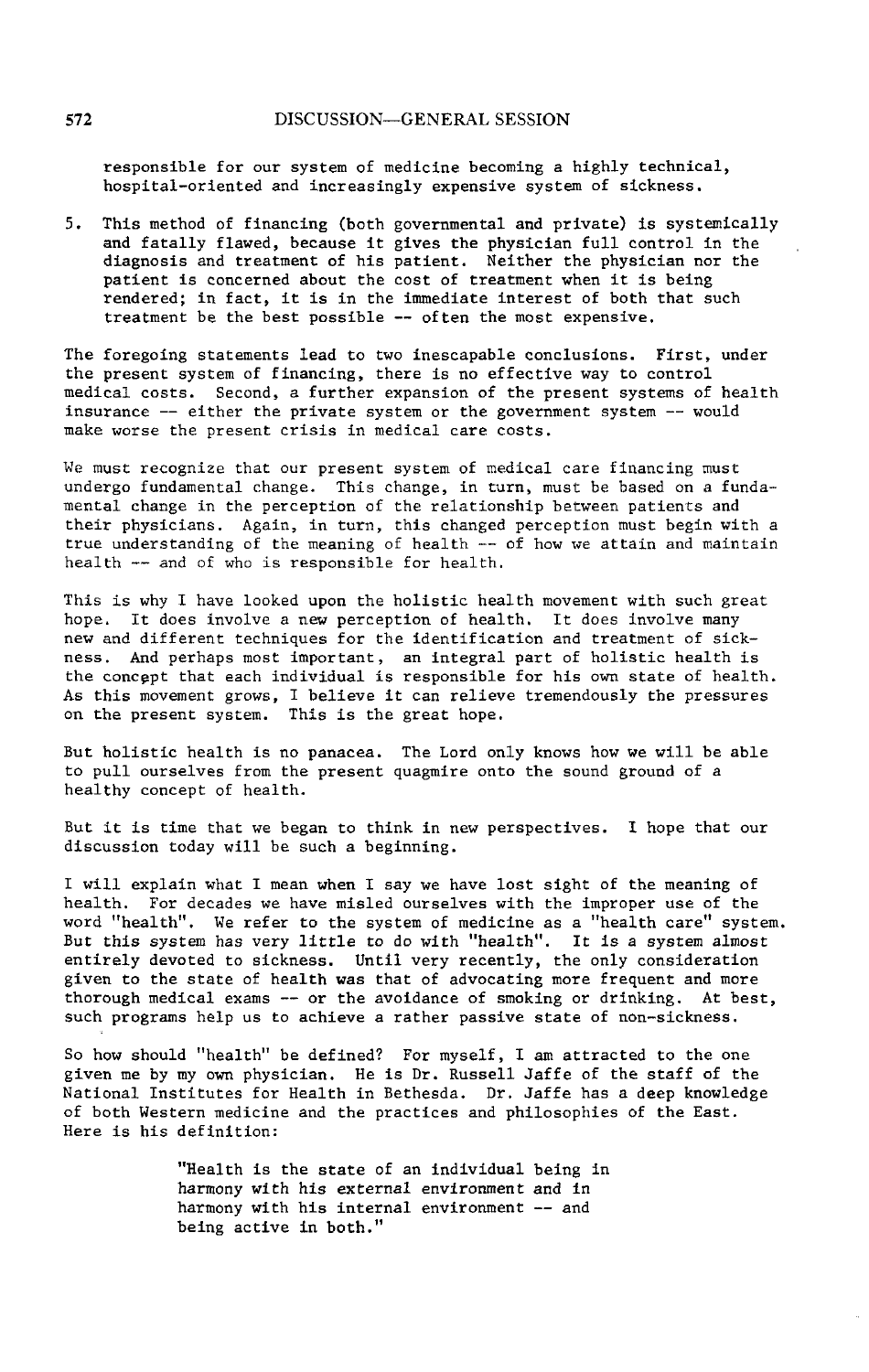The use of the word "harmony" suggests that health can mean a great deal more than the mere absence of sickness. "Harmony" brings to mind concepts such as beauty. And Joy. And love. And purpose in life. In fact, the concept of health that Russ Jaffe offers suggests to me that each of us would profit greatly by reviewing carefully what health means to each of us.

What then is the meaning of the holistic health that is the subject of this panel? Perhaps the most important feature of this expression is that it means more than the health of the body. And more than the health of the mind. The definition I would offer is:

> "Holistic health is the totality of physical health, mental health and spiritual health. Moreover, these variously named forms of health are not separable; rather, they are intertwined and combined into one system of total health. Further, an integral feature of this concept is that each of us is responsible for his own state of health."

An important feature of holistic health is that it includes the practice of healing techniques that are generally regarded as being outside the parameter of the medical establishment. There are many practices that meet that description. However, I will offer several examples based on my own experience.

My first experience was about five years ago. I came across a book on transcendental meditation and decided to try it. For me -- by my standards at that time -- the decision to take a course in TM was a pretty far-out decision. But just prior to that, I had seen evidence that had convinced me that there were powers of the mind beyond the five senses -- and that our Western culture had much to learn from the philosophies and practices of the East. I had decided to try to open my mind to new ideas and beliefs.

For me, transcendental meditation worked. It did what they said it would. In a matter of weeks, or months, my chronic headaches stopped -- my blood pressure decreased -- I slept much better -- and I began to experience what they describe as "increased creativity".

I am not advocating TM specifically. I have since found that there are other ways to achieve similar results -- such as relaxation response and bio-feedback. But, regardless of which technique is used, a program of stress control is an opportunity to reduce tension, relieve pressure on your cardio-vascular-renal system, and to improve health.

The next experience was the result of reading a book on acupuncture -- and this lead to a brief study of the Chinese culture and philosophy. I learned that acupuncture has been an advanced system of medicine for thousands of years. During the past year, my wife has been diagnosed and treated by an acupuncturist who is also learned in Western medicine. In the United States, acupuncture is usually thought of as an unusual form of anesthesia. My wife would tell you that it is much, much more than that.

Next came my treatment over the past year or so for an impairment of the nervous system. During a five-year period some years ago, I had a series of four acute attacks that were diagnosed as multiple sclerosis. Following the acute attacks, I returned to fairly good health, but I was left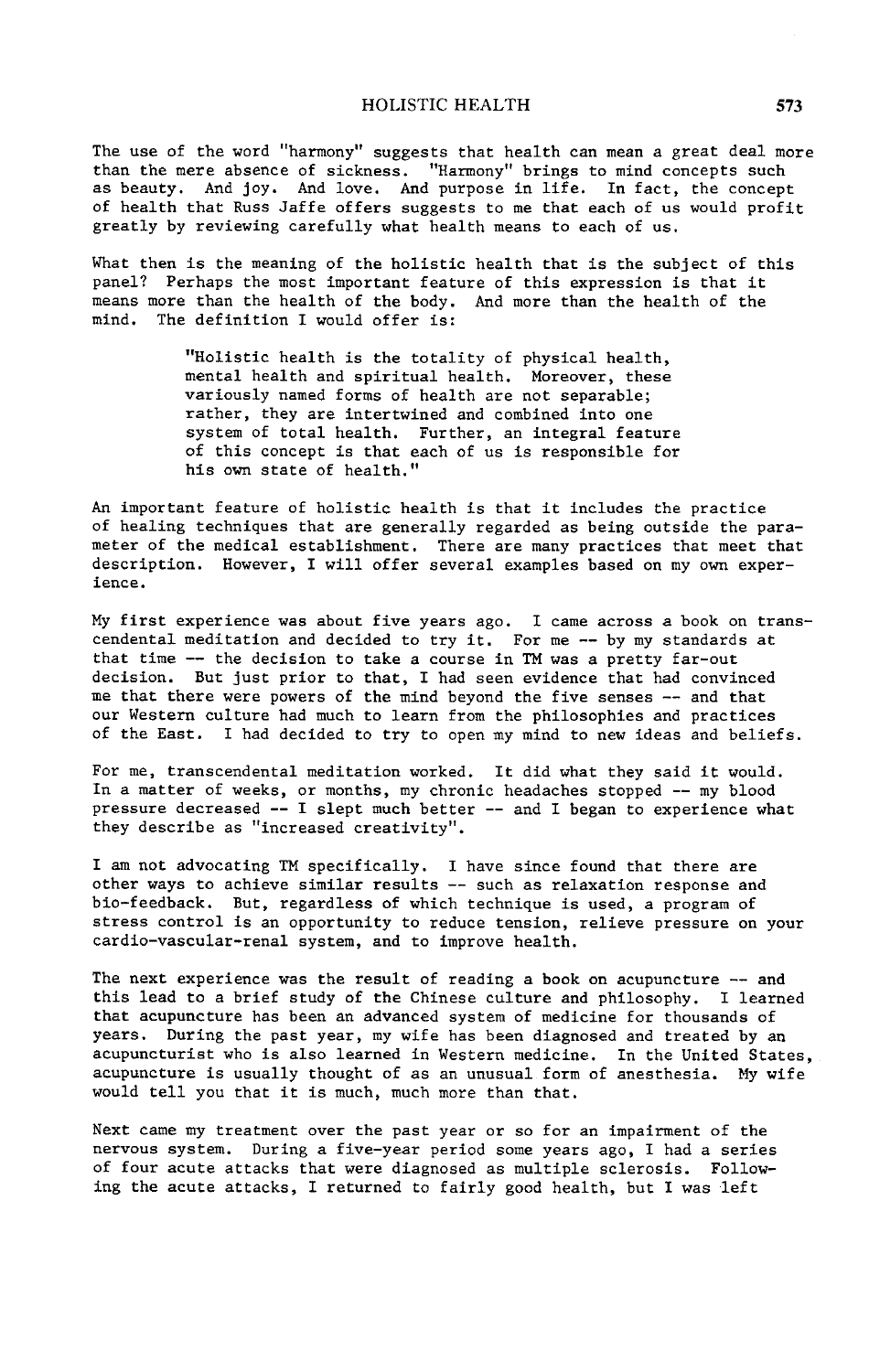with chronic and annoying symptoms of MS. MS was still the diagnosis according to Western medicine. But the practitioners of Eastern medicine see the nervous system and bodily energies differently. Among other things, they prescribed treatment of mega-vitamins and suggested better diet. What symptons I had up to a year ago have virtually disappeared.

None of the three experiences I have just described are courses of treatment that are identifiable with our high-technology Western medicine. Further, I have described each of them from the perspective of curing an illness. However, I have found that each of them can also help in achieving a better state of good health. For example, from practicing meditation, I have some understanding of what Dr. Jaffe meant when he included "being in harmony with your inner environment" as being an integral part of health.

The fourth experience I will relate is also not thought of as part of our medical care systems -- but I believe it is one that offers the greatest single avenue for an individual to attain the state of good health. That is the opportunity I had to gain an understanding of the importance of physical fitness as the result of meeting C. Carson (Case) Conrad, Executive Director of the President's Council on Physical Fitness and Sports, and his staff. From these men, I learned that the easiest and most natural way of achieving the state of total health -- holistic health: physical, mental and spiritual health -- is to engage in a regular program of physical fitness. When I relayed this finding of the President's Council on the East Coast to Rick Carlson (consultant on holistic health) and some of my friends in the more esoteric movements on the West Coast, they confirmed that they had found the same thing. When physical fitness is achieved, mental fitness and spiritual fitness tend to follow naturally.

Now, what has all of this to do with our system of health insurance? Precious little, I am afraid. The practices I have described are not generally covered in any health insurance system. Perhaps that explains why the health insurance business has shown little interest thus far in the holistic health movement.

But I submit that what has been learned from this movement could make a great contribution to the good health of our citizens. It would thereby reduce the pressure on -- and the over-use of -- our over-burdened and overly-costly system of medicine.

In fact, much of this added knowledge and new perspectives are already being incorporated in a great many new programs. In fact, you might even include all of the many things that are being done by individuals to achieve better health as a part of this holistic health movement: programs of physical fitness, such as jogging, running, tennis, etc.; the increasing rejection of junk foods and the interest in better nutrition as evidenced by the growth of natural foods stores; the objections of marketing of candy and sugar-laden breakfasts to children; the movements aimed at achieving "inner peace" -- EST, TM, relaxation response, etc.; the "self-care" movement -- or being your own doctor.

I am convinced that the public itself has shown far greater understanding and initiative than have the leaderships of our institutions in the public's perception that our system of health care is not "delivering" good health to them -- and that they must take on this responsibility for themselves in their own way.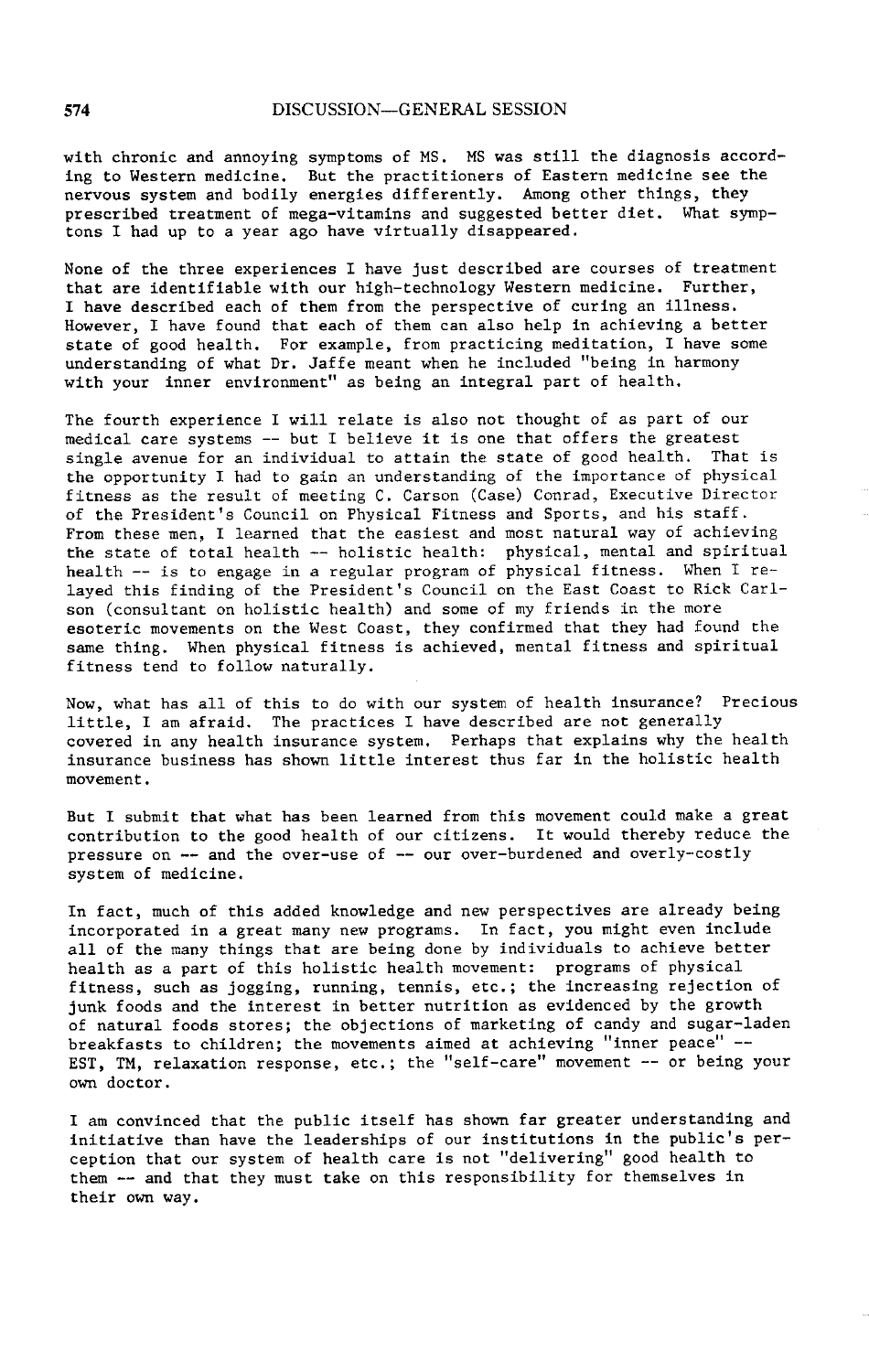## HOLISTIC HEALTH 575

Just as the public has been seeking its own answers to good health, so also have there been organizations at the grassroots levels that have been constructing programs that would help the public in their search. The number of such programs is growing very rapidly. I will describe just three of them with which I have some personal knowledge and association.

- i. There are a growing number of holistic health centers. An excellent example is the Wholistic Health Center of Hinsdale, Illinois -- one of the pioneers of such centers and one whose operation is singular in being church-oriented. Its president is Granger Westberg, a Doctor of Divinity.
- 2. There are a goodly number of programs being developed by medical organizations for the purpose of having business organizations make available programs of self-improvement for their employees. An example is the Health Promotion Program of the St. Louis University Medical Center. Their pr**o**gram begins with improving physical fitness -- moves **o**n to reducing stress -- and then to a diverse program of education in better health practices.
- 3. The President's Council on Physical Fitness develops many types of programs for the purpose of encouraging physical fitness. Historically, these have been aimed at the high school and college level. But in recent years, they have taken on a broader scope. Many of their programs are done in cooperation with c**o**rp**o**rations. For example, within the insurance business the Travelers has participated in such programs for a number of years -- and the Connecticut Mutual introduced a most successful "Run for your Life" program last year.

My first inclination in **o**ffering s**o**me c**o**ncluding remarks was t**o** urge that each of you become more interested and involved in the hollstic health movement because I believe it will prove to have substantial impact on our systems of medicine and health insurance. And I would also suggest that you and the organizations that you may represent be supportive of the types of programs of health promotion that I have just described.

But, I will close on another note. A more personal note. I have profitted greatly from the people I have come to know and the understanding I have gained during these past four or five years that I have followed the trail of the holistic health movement. I enjoy the best state of health that I recall. I wish for each of you that you be so fortunate as to pick up the same trail. And the easiest way I know is to take literally the suggestion that Bob Froehlke gave us in another context: Get moving. Get some regular exercise and get in shape. The rest will follow.

MR. RICK J. CARLSON: Before I get into the substance of my talk, I will share with you at least one of the reasons why I think Roy wanted me to give this talk. Much of what I have done and much of what I do with respect to public policy formulation in the health area in the United States is an attempt to bridge between existing health care institutions and new ideas, trends, thoughts, practices and so on to improve the understanding of those who occupy positions of influence.

Many of you, even those more deeply involved in health care issues, make certain assumptions about the holistic health movement. In some respects, they may indeed be quite accurate; but they may not be complete. They may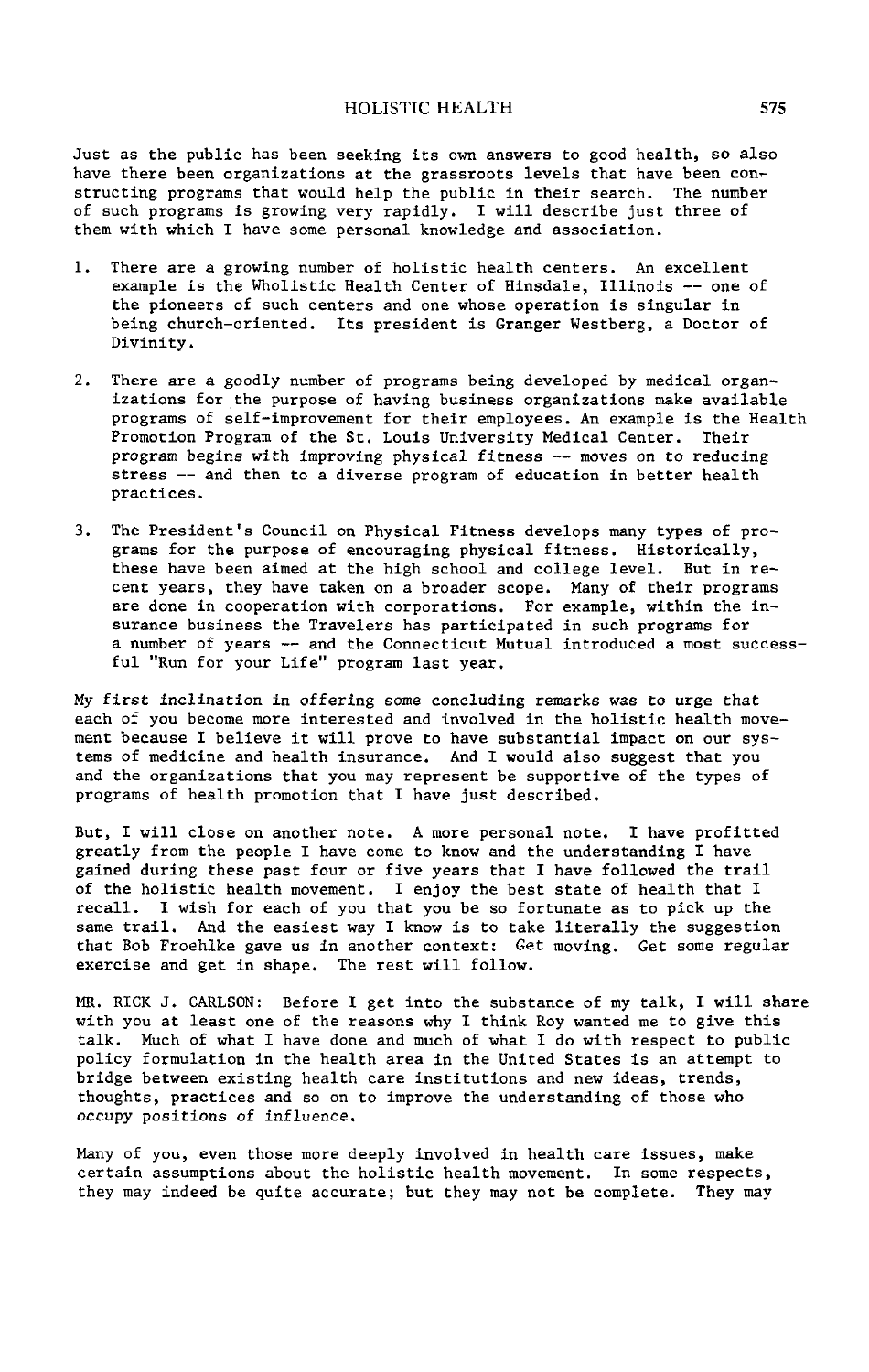not be as full an expression of what the holistic health movement is all about as might desirably be the case. So my task here is to take what you already think about the holistic health movement and to expand your understanding. Perhaps among you there are those who have the image that it represents nothing more than a cluster of new techniques and modalities practiced mostly in California, perhaps having something to do with approaching a serious problem llke cancer with a combination of massage and pickles.

Much of what I want to do this morning in the short time that I have before me is to put the holistlc health movement in some kind of historical and contemporary context so that we can get a better sense of whether or not it does represent something quite new and quite formidable on the health care scene.

So let me start by taking us back historically first to create a brief historical framework in which to understand the holistic health concept. Let us all assume for the moment that all.of us in this room instead of being here in 1979 are here in the year 1900. Let us assume that our agenda was to simply have a discussion about what the influences had been in the past that had brought us to where we were today with respect to our own health. As a group we would be discussing what those influences and factors had been, and indeed still were in the year 1900 as opposed to the year 1979.

The meeting would have been very different. Without going into detail, we would inevitably have stressed some very major factors which had contributed to the improvements in our health as a population prior to the year 1900. Almost all of our discussion would have centered on public health and environmental improvements. We would not have talked much at all about medicine or therapeutics. We would have focused very heavily on public health and environmental questions. And among that larger set of environmental and public health issues we would have stressed the role of improved nutrition, including the capacity of societies to improve the means by which they distribute foodstuffs to large numbers of people. Based on the evidence in the year 1900, those would have been the major factors influencing our health. There was medicine, and certainly people were being "cured" from time to time. But as against a meeting today in 1979, were we to look backwards, the predominant influences prior to the year 1900 were public health, environmental in origin and largely having to do with nutrition.

As an historical footnote, in 1900, nearly half of the physicians would have practiced homeopathic medicine as opposed to allopathic medicine commonly practiced today.

In the last 79 years we have experienced a major change in the way in which we as a society approach the question of health, both in Canada and the United States. Now as we look backwards from the year 1979 we are aware that, despite what had contributed to our health prior to the year 1900 we have progressively developed and elaborated on a very sophisticated medical care system to deal with our problem.

Every society has a medicine and every society creates and crafts a social response to its health care problems. Notwithstanding the title of my book**, The End of Medicine,** and the fact that it is, along with Ivan Illich's Medical Nemesis, is a harsh critique of medicine, indisputably we have gained something from the practice of medicine in the last 70 years. There have been many cures achieved, and we know a great deal about human biology. I am not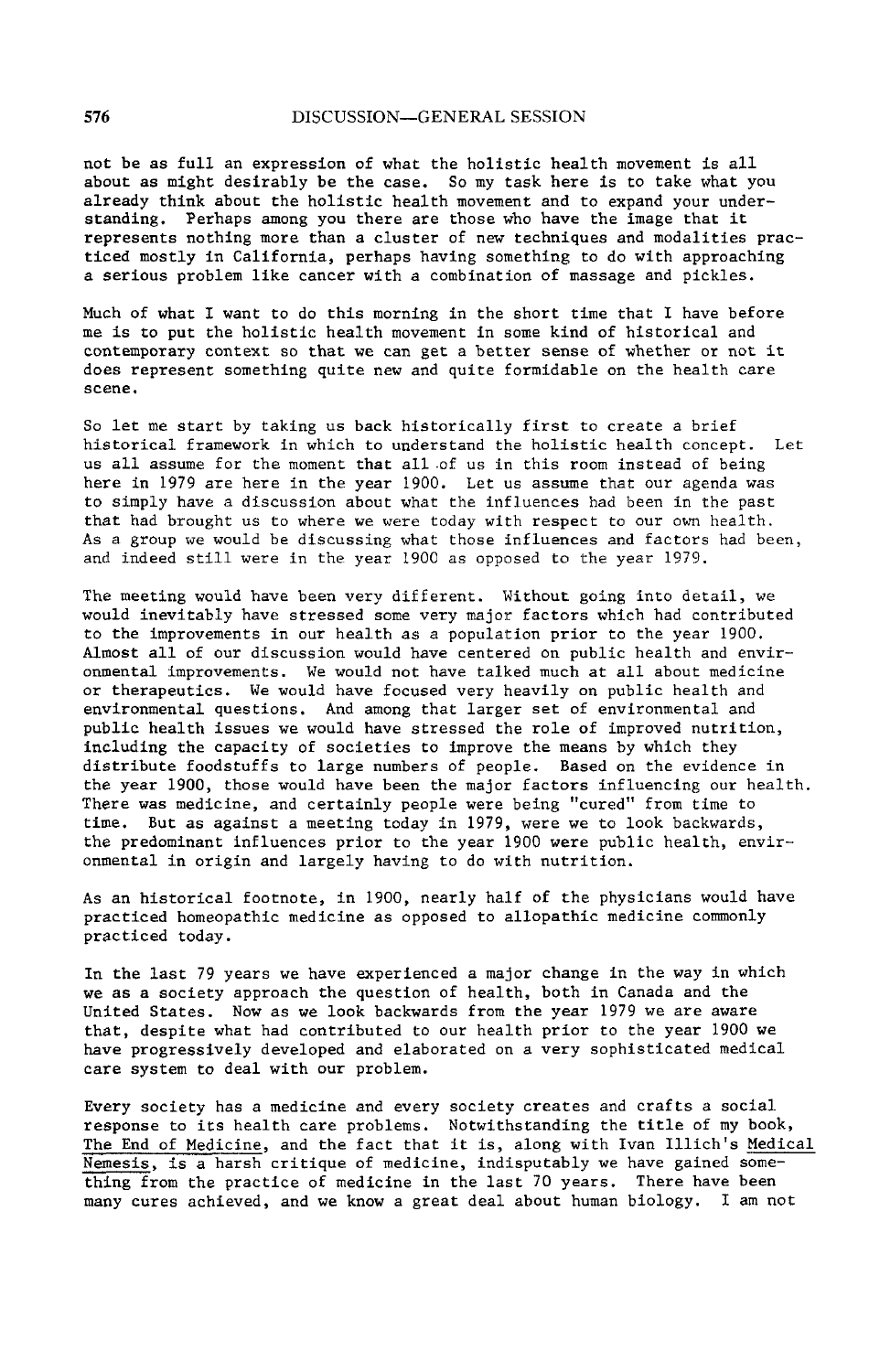suggesting that we have wasted **o**ur time. What I am saying is that we are perhaps at another pivotal place, as we were in the year 1900, in terms of the kind of social response we may choose to make to the health problems that we perceive.

Given that and where we are today, what can I say about the holistic health movement? It represents, among other things, a "new idea" about a way of thinking about health, a new perspective, as Roy has already pointed out. And yet many people assume, to some degree correctly, that the holistic health movement is essentially a fringe movement located largely in California and therefore need not be taken that seriously.

So let me suggest that it has a good deal more profundity than that. There are really three ways of looking at the holistic health movement. The first is looking at it as a concept or an idea. The second is as a movement, and the third is looking at it as a way of describing certain techniques or modalities in dealing with patients who have health problems.

First, and most important, I will talk about it for a moment as an idea. It is very important to point out that the word holism is not old in our language. It was coined only in the year 1928. The reason for creating the word holism then had nothing to do with health or medical issues at all. It was created as an epistemological term or philosophical term. One of the premises of our modern scientific way of looking at things is reductionism; that is to say, as a way of understanding a phenomenon we reduce it into its parts and then examine the parts very carefully to get an understanding of how those parts work as a way of understanding how the phenomenon works for example, an automobile engine or a human being. Reductionism, as a philosophical position, is very much an underpinning of the way in which the modern medical care system works.

Holism was coined as a opposite to the term reductionism, suggesting that there is another way of looking at phenomena, by looking at them as wholes. In other words, look at phenomena as if they are something more than the sum of parts. And it has particular applicability to the human being. Therefore it is not a surprise that at least in the United States, the term holism has come to be the first applied to that part of the scientific enterprise we call medicine. Medicine is dealing with human beings with respect to their health; it is not the same as dealing with an automobile where it might make much sense to examine just the parts. The term is being used in other sectors of our society as well. We now find references to holistic education, and so on and so forth.

The second way in which the term is used is the holistic movement, in terms of a political constituency. And indeed there is a holistic health movement in the United States that has the markings of a political movement. It is most strong in California, but I should quickly point out that the largest concentration of wholistic (with a "w" in this case) health centers in the United States is in Illinois, not in California, and the creation of those centers has been supported by the Kellogg Foundation, not a foundation known for taking chances. Although it is not confined to California, it has the aspects of a political movement in California.

The third way of looking at the holistie health movement is in the sense in which it somehow represents a cluster of modalities or techniques. When I work with people on Federal health policy issues, I discover their idea of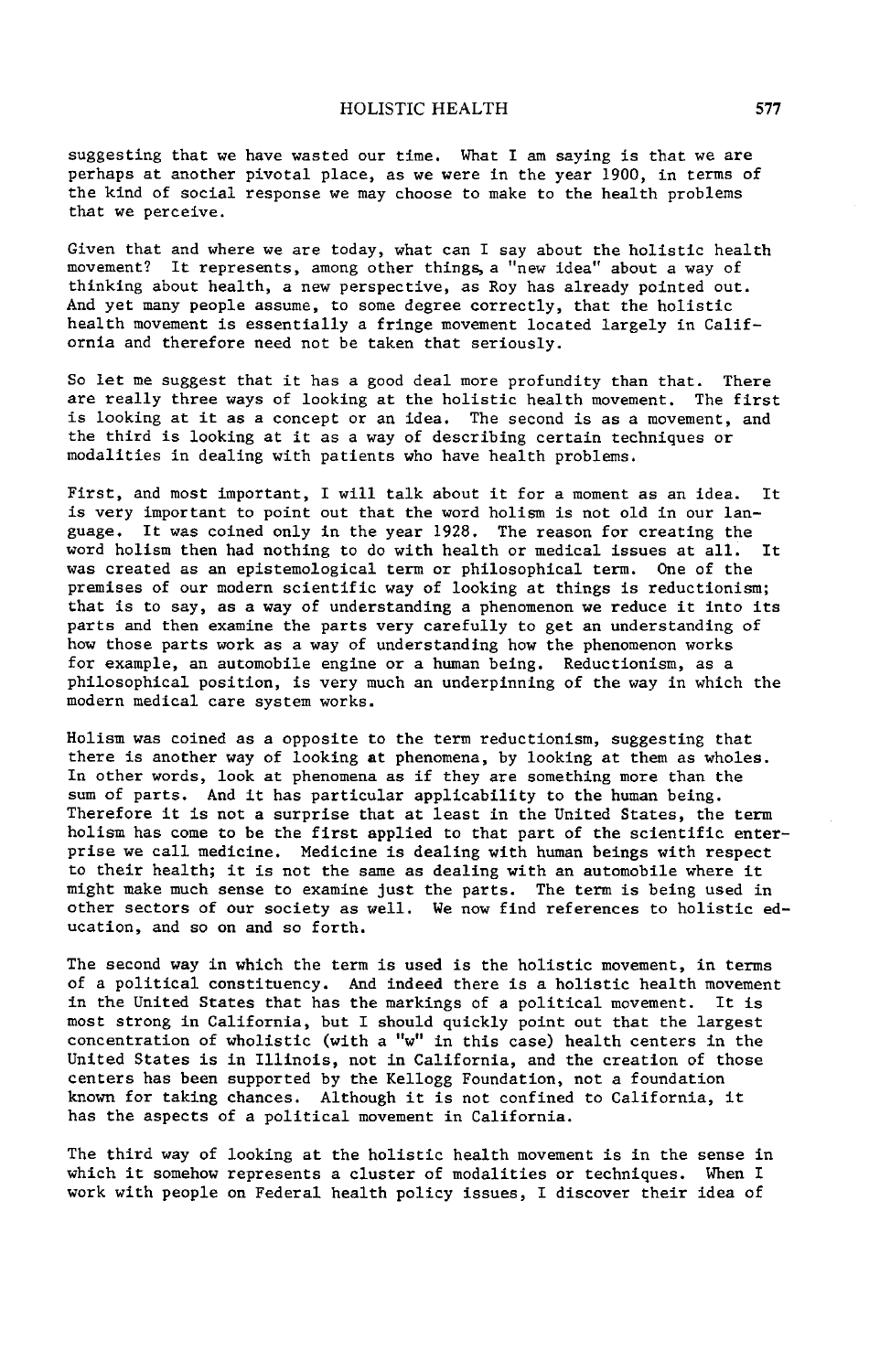holistie health is a series of techni**q**ues that are new and different, having to do with massage, biofeedback, acupuncture, or something like that; something that does not fit into medicine and has always laln outside of medicine,

I have already said that the real power lies at the conceptual level. Importantly, there is nothing more inherently holistic about acupuncture or biofeedback or massage than there is about surgery. It depends entirely on the context within which the patient and the provider meet. And one of the great deficiencies in moving the holistic idea along further is not among providers but among patients who want a quick solution to their problem and are not willing to look at their responsibility for it, how they are involved in the process of disease and health.

The label holistic can be applied to certain new techniques to the extent to which they attempt to approach the human being as a whole person. But a surgeon can do the same thing. It depends on the tone, the context, the nature of the interaction, and the perspective that both the patient and the provider bring to the experience.

Let me give you a few examples of how holistic thinking, not at the movement level or at the level of technique, but at the conceptual level, has already impacted on public policy in the United States and on the way in which we do things.

First of all, even as evidenced by what Bob Proehlke said here today, you can not discuss the question of national health insurance without paying some attention to the holistic health movement. Some advocates and proponents of the national health insurance plans now have broadened the definition of health in their plans and in their bills and are paying attention to the need to develop other programs outside the financing of medical care that deal with the health problems that we face.

Secondly, an Office of Health Information and Health Promotion has been created within the Department of Health, Education and Welfare. The term "health promotion" has come to be an off-shoot term of the holistic health concept which refers to a variety of things which people can do for themselves to promote their own health - fitness, diet, nutrition, stress reduction, and so on. That office did not exist about five years ago.

As a third example, the National Cancer Institute, a part of the National Institute of Health, is looking very hard at nutritional issues with respect to the onset of cancer. Ten years ago if you had asked a cancer specialist whether nutrition had anything to do with cancer, the answer was very likely to be, "Not at all." Now there is an openness to consider the relationship between nutritional issues and the onset of various kinds of cancer.

Another example that I would give is what I call the "biologizing" of the environmental movement. Many environmental groups and environmental movements in the United States, which were essentially political movements in the past, have focused, and importantly so, on the esthetics of the environment. In a place like Banff you have to really appreciate the importance of that. It is indeed important to preserve the kinds of beauty we see around us here. In the last few years a number of people from the biological and health sciences have begun to appreciate that some of the issues that the environmentalists have been raising also go to the very question about whether we as a species will survive at all.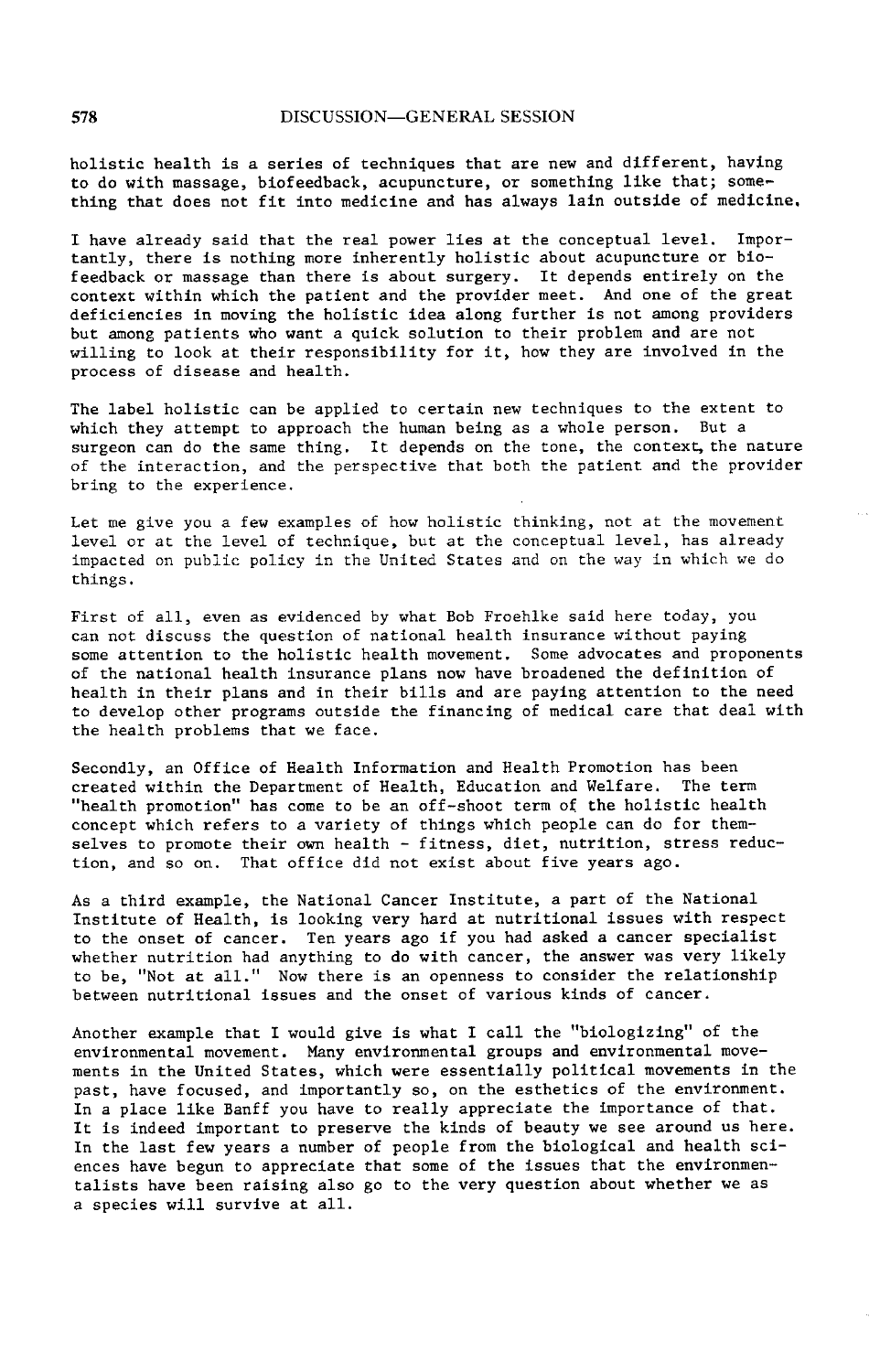### HOLIST**I**C HEALTH 5**7**9

Stated dramatically: Are the kinds of things we have been doing in the interest of growth and progress in the last twenty or thirty years, particularly in the United States, leading to damage to the chain of life itself? We are finding the fusion of traditional environmental groups and those people interested in the survival of life itself**.** There is a part of the holistic perspective beyond just the assumption of responsibility by individuals. looks at a variety of factors, including environmental and cultural ones, as they impinge upon human health.

Another example is the growing recognition of the role of mind in health and healing. Looking at the medical care system, one gets the impression that the role of mind is not important at all. However, if **y**ou talk to physicians, you discover this is not true. Much of what the holistic health movement has to offer, in addition to what I have already suggested, is this notion that the onset of disease can result as much from the failure of will as it can from a failure of biology.

Other illustrations of the impact of holistic thinking on public policy and social responses would be the rather rapid development in the last few years of hospices and birthing centers to deal with two problems which in the past have been perceived as medical problems. These centers and hospices place less emphasis on "sickness" aspects of the person about to die or the pregnant woman, emphasizing aspects of life. The hospice movement and the birthing center movements are antidotes to a less human approach and they have occurred in part at least, by taking a holistic perspective on what health is all about, and indeed what life is all about**.**

The last example I would give is associated with the biologizing of the environmental movement, and that has to do with biosocial decline. A small group of us in California, with some foundation support, have attacked the hypothesis that young people in the United States are worse off in terms of their health and well-being now than they were twenty years ago. We looked at a wide range of biological and social indicators, including chronic disease rate, to ascertain whether or not the hypothesis made any sense, not prove it, but just to determine whether or not it was probeable. We have found, in looking at what data we can find, that in each instance the quality of life or the well-being of young people in the United States has declined in the last twenty years.

For further information, I refer you to two articles: "Chronic Diseases on the Rise Among Young People" by Lelgh Belllngall and "The Biosocial Decline Hypothesis" by Michael Lerner. Both articles appear in Volume I, Number i0 (Summer 1978) of Working Papers, a research publication of Commonweal, Bolinas, California 94924.

The schematic shown below represents a way in which a society could choose to approach improving its health. The letter A represents the agents of disease; H the human host; and E the environment in all the senses.

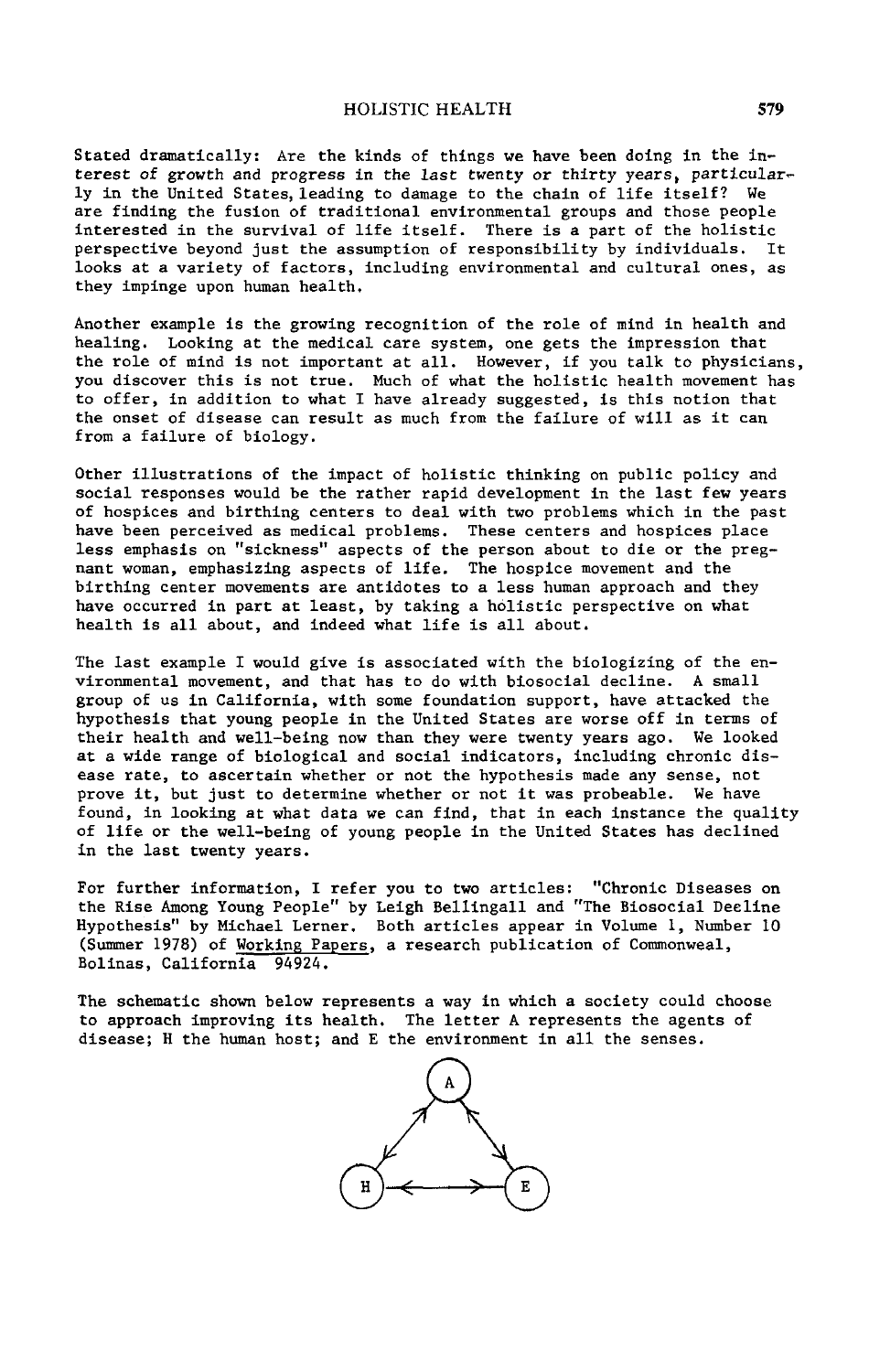When society attempts to improve its health, what should it do? Should it emphasize the identification and the management and elimination of the agents of disease through a medical care, therapeutic approach? Should it emphasize strengthening the human host, and/or should it emphasize improving the quality of the environment, the E? These choices are not mutually exclusive; they are matters of emphasis.

At the turn of the century the gains we had made in human health had come largely from the strength the human host has gained from environmental improvements, and very little from therapeutics (letter A). In the last 70 years, although those things have continued to some extent, some of the gains we have appreciated in terms of human health have been derived as a result of emphasizing the identification and the management of the agents of disease through modern medicine.

Much of what I am saying to you today and much of what the holistic health movement represents as a concept suggests that we may be at another turning point. We want to preserve wh**a**t we have learned and gained from our emphasis on the letter A in the last 70 years, but it is time now, if future gains in our health are what we are trying to achieve, to once again recognize and develop programs and policies which improve the quality of the environment and strengthen the human host? A review of the evidence and the movements in public policy and the concept of holism at the conceptual level, forces the conclusion that if we are interested in improving our health in the United States, Canada, and other developed countries, we must preserve what we have already learned and gained from modern medicine. But now is the time to begin to develop new programs and policies consistent with the letters E and H that improve the environment and strengthen the human host.

DR. PATRICK B. ROSE: In Canada, the primary responsibility for the provision of hospital and medical services to most of the civili**a**n population, for health sciences education and for the regulation of the health professions has been acknowledged to lie with the provinces.

The Federal government also has a measure of responsibility - and this was expressed in 1948 in a series of grants to assist the provinces in the fields of hospital construction, training of health professionals, public health research, general public health programs and programs for the control of specific disease. These grants led to basically uniform programs of insurance against the costs of hospital and medical care -- The Hospital Insurance & Diagnostic Services Act 1957 and the Medical Care Act 1966.

In 1972, when Mr. Marc Lalonde became Minister of the Department of National Health and Welfare, the spectre of catastrophic medical and hospital bills, had been substantially eliminated. Nevertheless there were a number of problems facing those with res**p**onsibilities for providing health care services. In the health field 12 **p**rohlems were deline**a**ted not the least of which was a cost escalation rate between 12% and 16%. Studies of these problems led to a working paper entitled: "A New Perspective on the Health of Canadians" which was published in 1974.

'A New Perspective'proposed that the approach to health problems should be from four directions:

i. H**u**man Biology - defined as all that relates to the biological ma**k**eup of man, including the vario**u**s body systems, genetic inheritance, maturation and aging.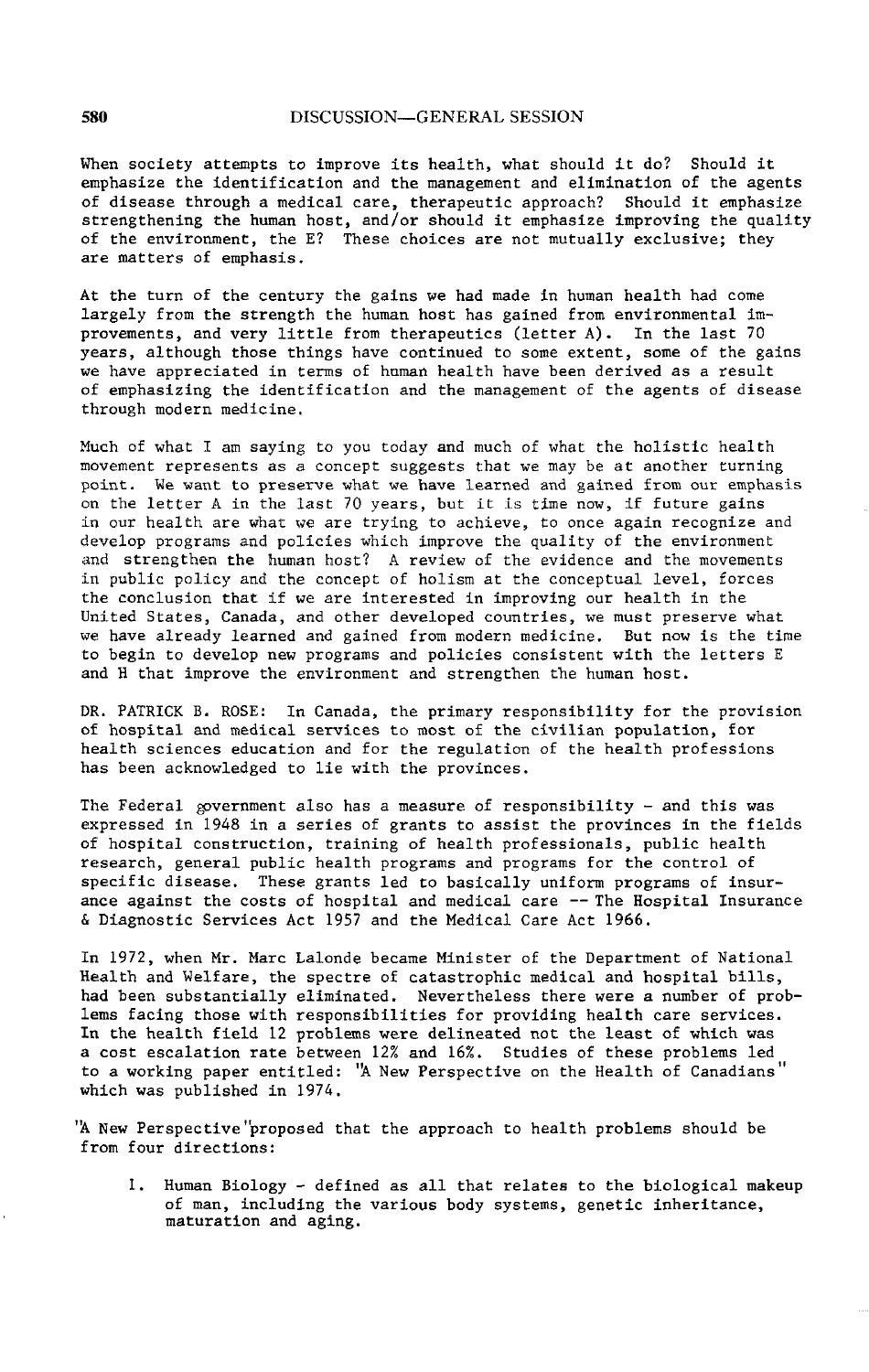- 2. Environment defined as the influences on health which are external to the human body and over which the individual has little or no control.
- 3. Life Style defined as all the individual decisions which affect health and over which the individual has more or less control.
- 4. Health Care Organization defined as the sum of the health services provided to Canadians by health professions and institutions.

Due to my limited time the remainder of my talk will deal with the effects of No. 3 - Lifestyle. The Federal government has been a leader in proposing and financing programs to help modify personal habits which are serious dangers to life and health. Among these are: abuse of alcohol, including driving while under the influence; cigarette smoking; lack of sufficient exercise; over-eating or eating the wrong foods; drug abuse, including the excessive use of pep pills, tranquilizers and sleeping pills; and failure to attach seat belts while driving.

In terms of expenditure by the Department of National Health and Welfare the following percentage and dollar increases 1969-1970 to 1973-1974 are noted:

#### INCREASE IN EXPENDITURES

|                          | Growth, 1969-1970 versus 1973-197 |         |  |
|--------------------------|-----------------------------------|---------|--|
| Topic                    | Amount (Millions)                 | Percent |  |
| Human Biology            | 8.9                               | 29%     |  |
| Environment              | 16.9                              | 79      |  |
| Life Style               | 33.4                              | 278     |  |
| Health Care Organization | 1,064.6                           | 85      |  |

Operation Life Style is a major health promotion program designed to emphasize the relationship of life style to health status. Seven components are of particular importance: alcohol, smoking, fitness, nutrition, drugs, safety and general health.

One of the tools available to the department is a "cheque insert" program. By this means two pamphlets were inserted into Family Allowance and Old Age Pension cheques - reaching a total of 3.6 million Canadians. One pamphlet, "Your Lifestyle Profile" defined life style and provides a simp**l**e method of measuring it individually. The second pamphlet announces the "Fit-Kit" for adults which is a Home Fitness Test, to enable them to find just how fit they are and then select a physical activity program to their age, fitness and personal life style. The Fit-Kit sells for \$4.95 and to date more than 38,000 have been purchased.

Concern about the level of fitness of Canadians has led to the formation of a branch of Fitness and Amateur Sport in the Department of National Health and Welfare. The branch funds the National Sport and Recreation Centre, Inc., housing 42 national sport and recreation associations, providing them with administrative, technical and promotional services. The Coaching Association of Canada and the Canadian Academy of Sport Medicine are private corporations created and supported by the branch.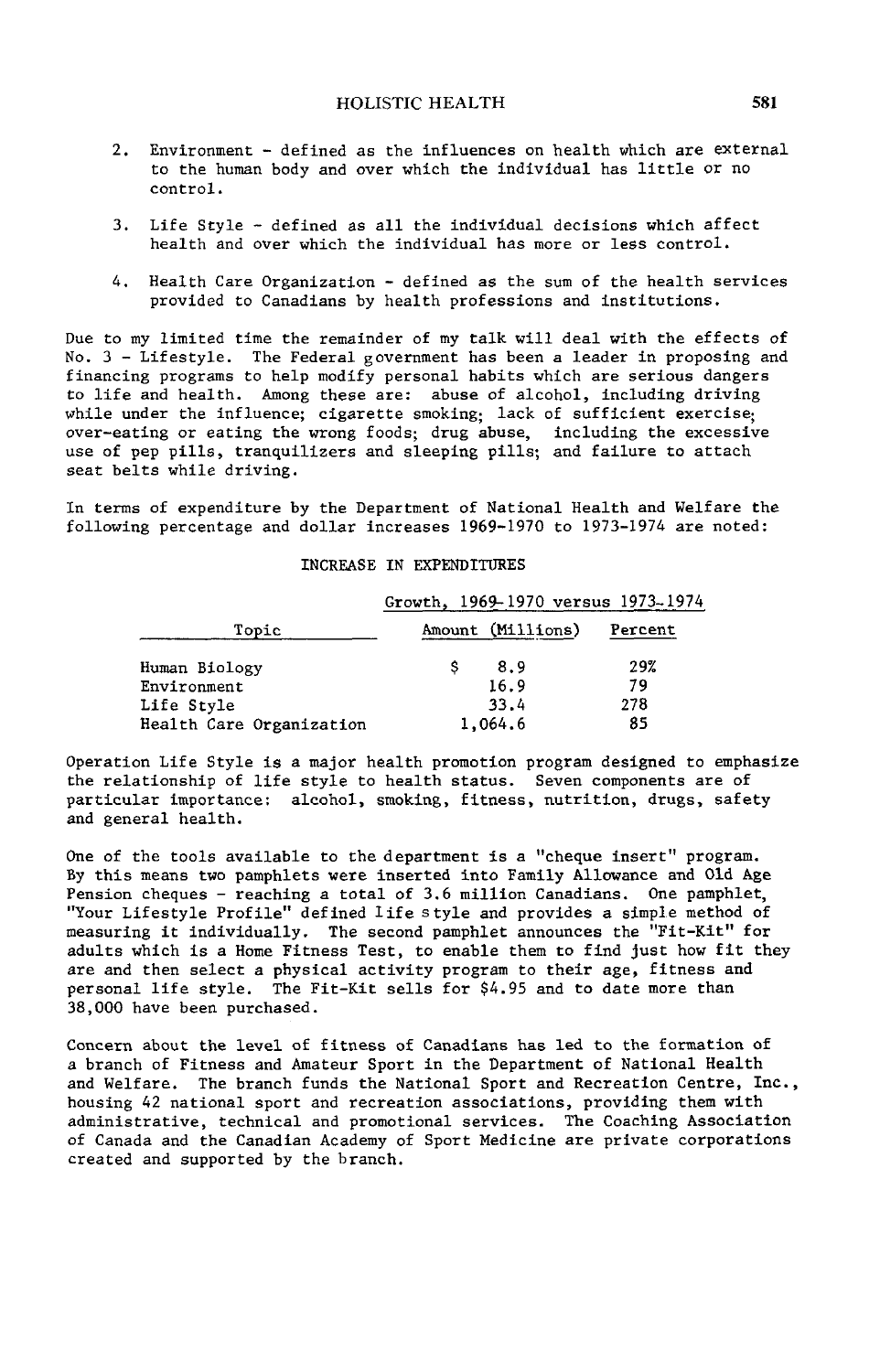Sport Participation Canada(Participation)is a private, non pr**o**fit corporatlon\_ core funded by the Federal government in the belief that the private sector possesses expertise and skills of a very special kind not available to government. Par**t**icipation is producing films, posters, ads on T.V. and radio directed to physical activity. Private industry is taking over the funding of this corporation.

New Horizons is a program to encourage and enable retired Canadians to share their interests, skills and talents in carrying out projects of their own choosing, and these have ranged from Drop-In Centers to Physical Fitness Programs. To be eligible for a grant the group must consist of at least i0 volunteers. Then funds are available for materials, equipment or expenses, but not for salaries. This program has been much more successful than originally anticipated. To date over 20,000 projects involving thousands of seniors have been launched.

In describing the Federal government's involvement in physical activity programs, an issue was raised which also appears on the provincial scene. Each of Canada's i0 provinces has developed or is developing a large number of programs with a focus on physical activity. There are a number of different agencies having some degree of involvement in the field. In Alberta, for example, out of a total of 58 departments and agencies, 47 have an involvement in outdoor recreation and 42 in sports and physical recreation. In Ontario, there are 56 departments or agencies: 46 are involved in outdoor activities and 36 in sports and physical recreation. Obviously, involvement is as widespread in the provinces as it is at the Federal level.

In reviewing the programs of the provincial governments related to physical activity, it becomes clear that more interest is being taken in fitness related programs than ever before. There are an encouraging number of programs either developed or under development in the provinces with a focus on physical activity. There is no doubt that many more people are actively participating in many and various kinds of physical activity. One study comparing 1972 to 1976 shows an increase in participation in I0 sports of from 13% to 197%. A table from Statistics Canada, report numbered 87-501 is reproduced here:

#### GROWTH IN PARTICIPATION

|                                                   | 1972-1976                      |                                |                               |  |
|---------------------------------------------------|--------------------------------|--------------------------------|-------------------------------|--|
| Activity                                          | Number of<br>Participants-1972 | Number of<br>Participants-1976 | Growth in<br>Participation(%) |  |
| Tennis                                            | 732,000                        | 2,175,000                      | 197                           |  |
| Skiing (alpine/<br>downhill and cross<br>country) | 1,001,000                      | 2,534,000                      | 153                           |  |
| Jogging                                           | 1,039,000                      | 2,575,000                      | 148                           |  |
| Golf                                              | 1,100,000                      | 1,911,000                      | 74                            |  |
| Swimming                                          | 4,191,000                      | 7.117.000                      | 70                            |  |
| Skating                                           | 2,155,000                      | 2,930,000                      | 36                            |  |
| Bicycling                                         | 1,743,000                      | 2,225,000                      | 28                            |  |